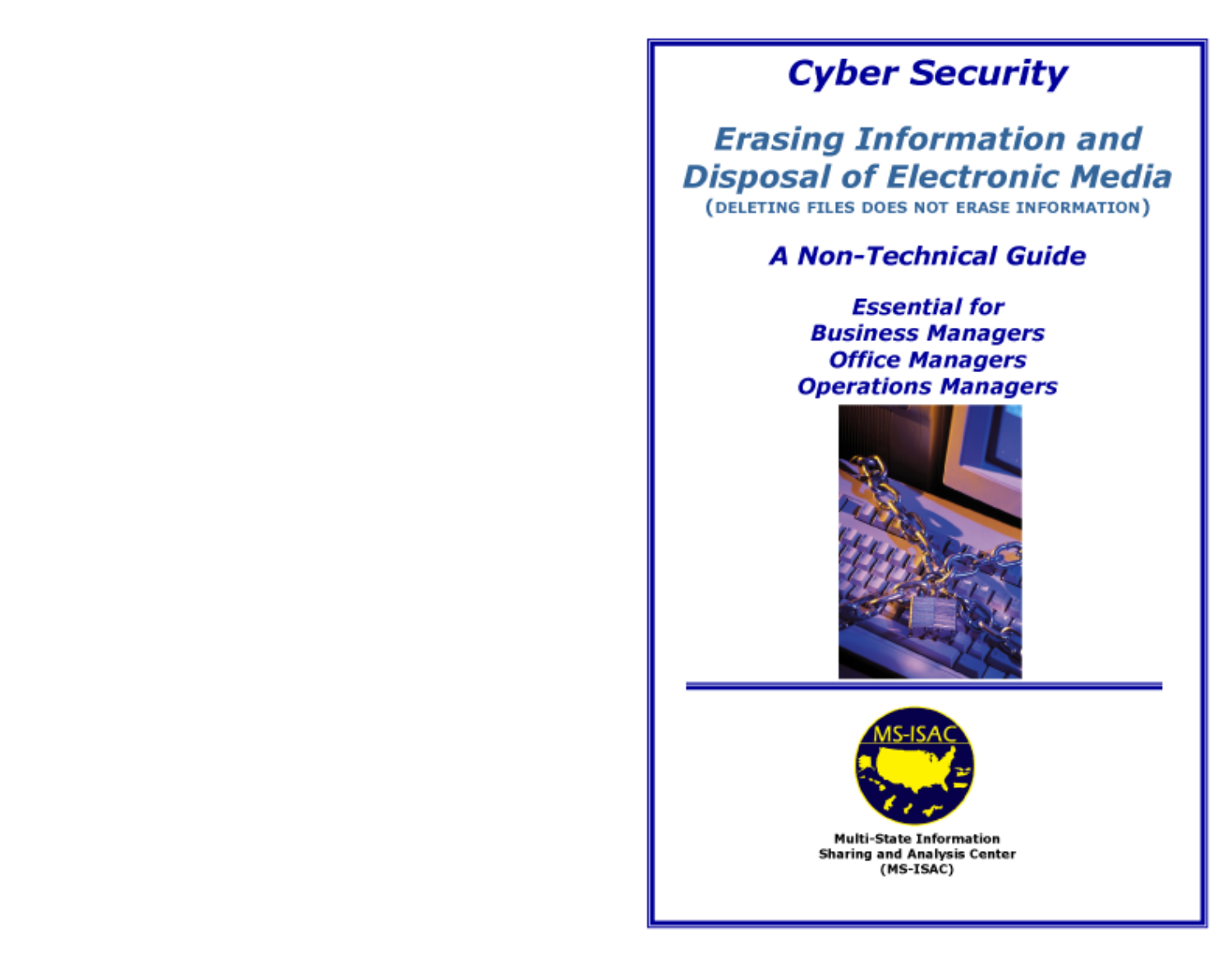This appendix is a supplement to the *Cyber Security: Getting Started Guide,* a non-technical reference essential for business managers, office managers and operations managers . This appendix is one of many which is being produced in conjunction with the *Guide* to help those in small agencies and businesses to further their knowledge and awareness regarding cyber security. For more information, visit:: http://www.msisac.org

## **OTHER CONSIDERATIONS**

**Returning Media Under Warranty** Many hard drives are purchased with a warranty period. When devices fail during the warranty period, the vendor normally requires the return of the defective drive before a warranty replacement is provided. Warranty return of a defective drive includes all the data, documents and information stored on the drive prior to the fatal problems. Since sensitive data could potentially be exposed on a warranty returned defective drive, the organization should resort to physical destruction instead of returning the drive to the vendor. Your vendor may have an option to not return the hard drive.

**Audit Trail** A log should be maintained of all media that have been disposed. The log should include the date, type of device, manufacturer, serial number (if one exists), sanitation or destruction method used, disposal method such as sold or crushed.

## **Acknowledgement**

Special thank you to Laura Iwan and the New York State Office of Cyber Security and Critical Infrastructure Coordination (CSCIC) for their contribution to this paper.

Portions of this article are taken directly from Monthly Cyber Security Tips NEWSLETTER Volume 1, Issue 3, August 2006 edition and reprinted with permission.The full article may be found on the MS-ISAC website, http://www.msisac.org.

Any product-specific resources mentioned in this paper are provided as a general reference only. We do not endorse or promote the advertising of any resources.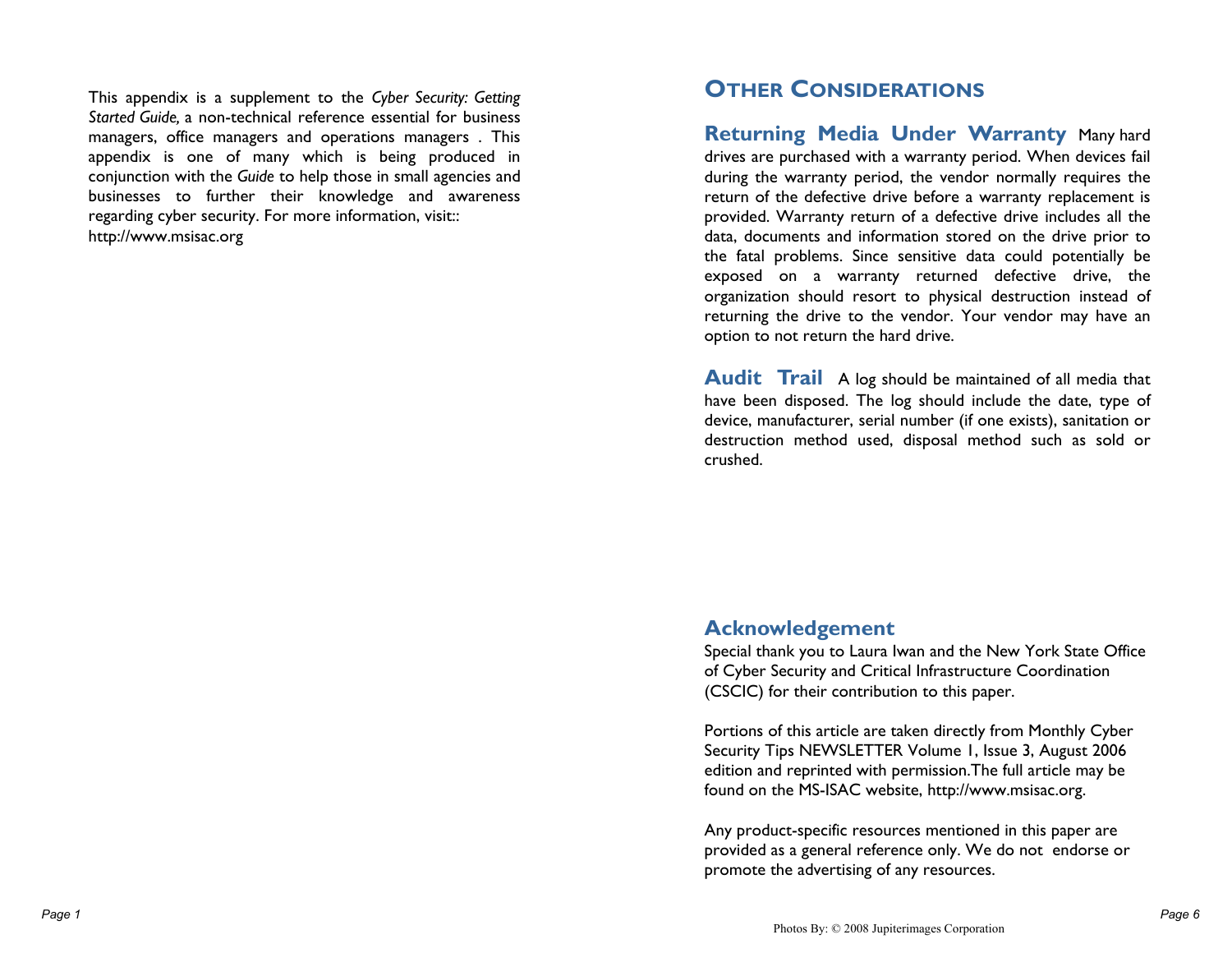#### **Issues**

- Environmental concerns may exist with incinerating media.
- Mechanisms need to be implemented to ensure the media is appropriately destroyed. Requiring a contractor to crush the media on site would be an appropriate control.
- Safety concerns include, but are not limited to, the use of safety goggles when using physical destruction techniques.

### **RECOMMENDED TECHNIQUES FOR DISPOSAL OF ELECTRONIC STORAGE MEDIA** Once an organization has decided to dispose of electronic storage media then the following table can be used as a reference of recommended techniques to accomplish the job.

This is not an all inclusive list of devices but a sample of the most commonly used pieces of equipment. Any device used to process information electronically may store information.

| <b>Erasure and Disposal Technique Matrix</b>                                      |                   |                      |                                |
|-----------------------------------------------------------------------------------|-------------------|----------------------|--------------------------------|
| Media Type                                                                        | Wipe<br><b>OR</b> | Degauss<br><b>OR</b> | Physical<br><b>Destruction</b> |
| <b>Computer Hard Drive</b><br><b>Network Hard Drive</b><br><b>External Drives</b> |                   |                      |                                |
| <b>Fax Machine</b><br>Printer<br>Copier                                           |                   |                      |                                |
| CDs<br><b>DVDs</b>                                                                |                   |                      |                                |
| <b>USB Drives</b><br><b>Thumb Drives</b><br><b>Memory Sticks</b>                  |                   |                      |                                |
| <b>Floppy Disks</b>                                                               |                   |                      |                                |
| <b>Tapes</b>                                                                      |                   |                      |                                |
| <b>PDAs</b><br><b>Cell Phones</b>                                                 |                   |                      |                                |

**INTRODUCTION** The intent of this policy is to describe how to dispose of computers and electronic storage media effectively and prevent the inadvertent disclosure of information that often occurs because of inadequate cleansing and disposal of computers and electronic storage media.

There are many laws that require information be protected. Some examples of these laws are public health laws, privacy laws and the Health Insurance Portability and Accountability Act. Social Security numbers, credit card information, healthrelated information and trade secrets are examples of sensitive information requiring protection from disclosure. To the extent that electronic media is used to store official records, organizations must also adhere to records management rules, including records retention schedules.

Sensitive documents and data containing personally identifiable information can be stored electronically in multiple formats and locations. For example, the information might first exist on a CD then be copied to the computer's hard drive and subsequently backed up to a tape for disaster recovery purposes. In this example, there are three different storage media to consider: CD, hard drive and backup tape.

Remember: Simply viewing a file with a computer can create a copy of the file on the computer's hard drive.

## **Deleting files does not erase information.**

Information that is deleted from a computer may be retrieved by using forensics or other recovery tools. As new computers are purchased, older computers may be redeployed, discarded or surplused. It must be assumed that at some point in time sensitive information may have been stored and is still retrievable from all electronic storage media including computer and network hard drives, external hard drives, CDs, DVDs, floppy disks, tapes, thumb drives, memory sticks, PDAs, cell phones and other storage devices not enumerated here.